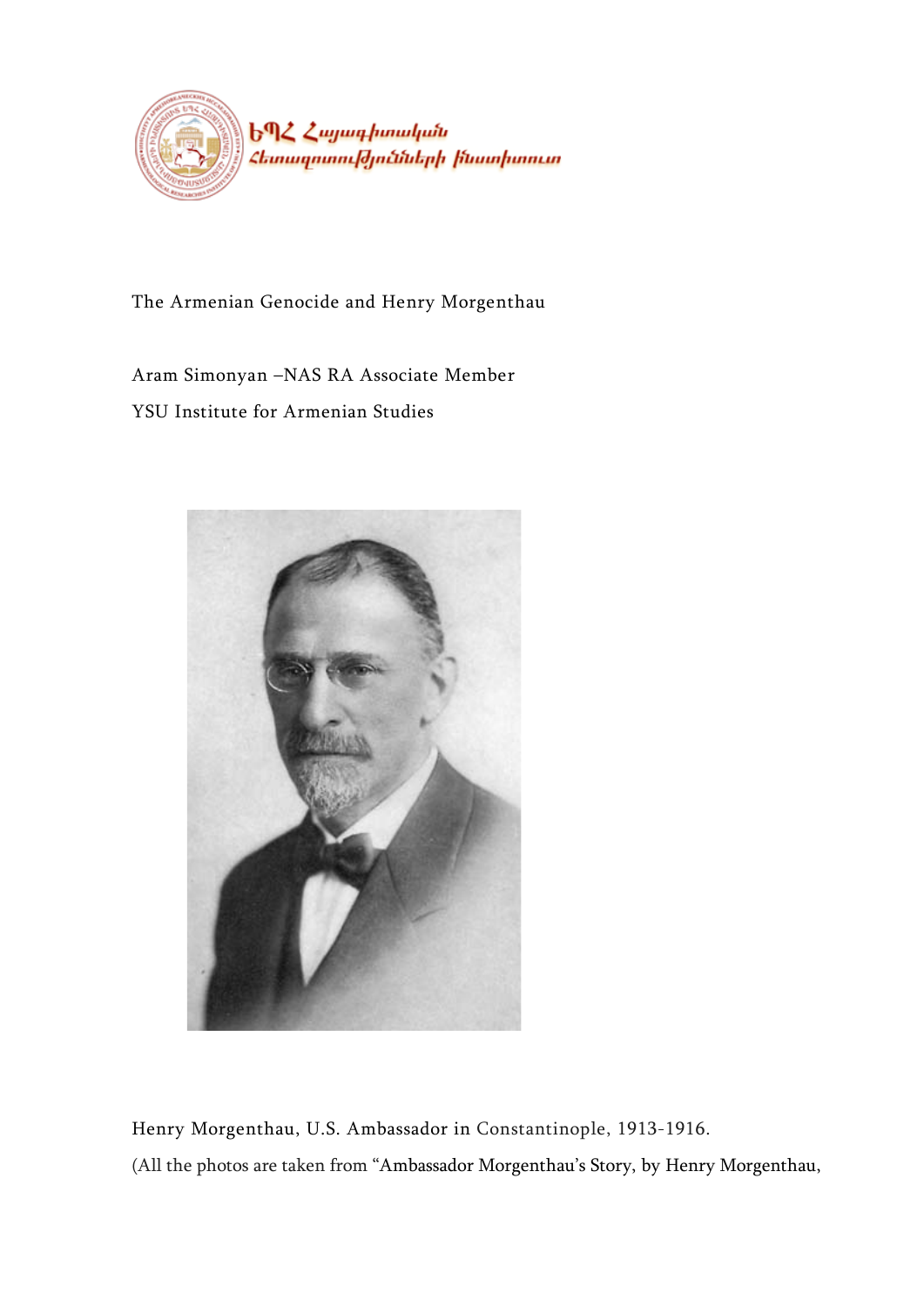Garden City New York, Doubleday, Page & Company, 1918" Edition<sup>1</sup>)

Humanity entered the 20<sup>th</sup> century with great achievements. The progress of science and technology was accompanied by the innovations in economy, in everyday life and in other spheres as well. Mankind reached the new level of development in the terms of civilization. The progress was evident also in the fields of education and culture. Some vital progress steps occurred in the life of Armenian people too. Armenia was still divided into two parts, between Russia and Turkey. At the end of the 19<sup>th</sup> century and at the beginning of the 20<sup>th</sup> century Armenian people had significant achievements in the fields of science and culture. At the same time the issue of liberation of Armenian people became more urgent.

The 20th century was marked not only with huge progress and achievements of mankind but also with destruction, cultural and human losses caused by two World Wars.

The first quarter of the 20<sup>th</sup> century was particularly tragic for the Armenian people. The perception of homeland for Armenians was the territory of Western Armenia, though Eastern Armenia was also included in it. The Genocide of the Armenian people in Ottoman Empire and in Western Armenia at the beginning of the 20th century was the first greatest tragedy of mankind. Armenian Genocide has a number of manifestations and is undeniable by a series of facts:

- 1. Turkish state planned policy in extermination of race.
- 2. The extermination of Armenians by all the levers of state apparatus (Army, administrative and police powers), by Muslim and Kurdish fanatic, retarded mob.
- 3. Deprivation of the Armenian people of its motherland-the main purpose of the Genocide was to deprive Armenians of their ancient homeland.
- 4. Any means of extermination were acceptable for Turks; the slaughter was terrible and there are numerous testimonies of foreign missionaries, representatives of the diplomatic and military officials about it.

<span id="page-1-0"></span><sup>1</sup> http://net.lib.byu.edu/~rdh7/wwi/comment/morgenthau/MorgenTC.htm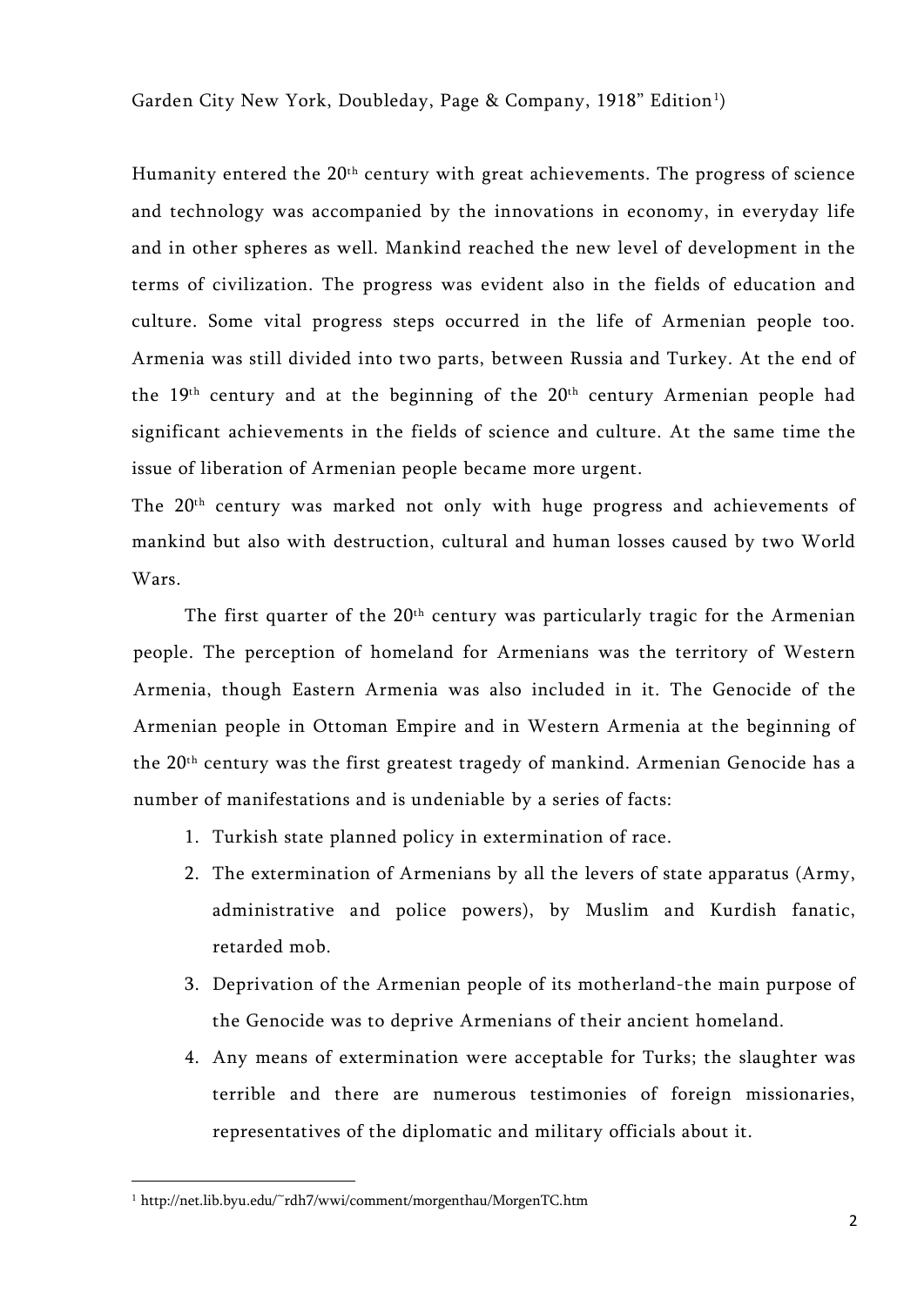Turkish (Decrees of Talaat Pasha, Enver Pasha and others), allied countries' (Great Britain, France, Russia), German, Austrian, American State archive ratifications, etc. contain undeniable evidence about the Armenian Genocide.

The documentary testimonies by the foreigners that were engaged in diplomatic and missionary work in Turkey acquire a special significance.

Such valuable materials can be found in the famous testimonial work of U. S. Ambassador in Ottoman Empire Henry Morgenthau.

Henry Morgenthau (senior) was born on April 26, 1856 in Germany, then in 1865 his family moved to USA. In 1877 Morgenthau graduated from the Columbia University, faculty of Law. He was engaged in financial, diplomatic and public activities.

In 1899-1913 he was the head of big financial companies. In 1912-1916 he participated in the election campaign of U.S. president Woodrow Wilson and was the head of the Democratic Party's financial system<sup>2</sup>.

In 1913-1916 Henry Morgenthau was the U.S. Ambassador in Turkey, where he represented the interests of allied countries that were in war with Turkey. He was the defender of Christians in Turkey at that period and took compassion on them.

Henry Morgenthau condemned the Armenian genocide and described it as a "campaign of race extermination"<sup>[3](#page-2-0)</sup>. This policy was also supported by US Secretary of State Robert Lansing. On July 16, 1915 he ordered: "The Department approves your procedure to stop the Armenian persecution<sup>[4](#page-2-0)"</sup>.

U. S. Ambassador Henry Morgenthau's testimonies are summarized in his publications:

1. Henry Morgenthau, Ambassador Morgenthau's story (memoirs), New York, 1918, 407 p. 2. Henry Morgenthau, Secrets of the Bosphorus, 1913-1916, London, 1918, 275 p.

l

<span id="page-2-0"></span><sup>2</sup> See<http://www.eleven.co.il/article/12839>

<sup>3</sup> [http://www.genocide-museum.am](http://www.genocide-museum.am/)

<sup>4</sup> [http://www.genocide-museum.am](http://www.genocide-museum.am/)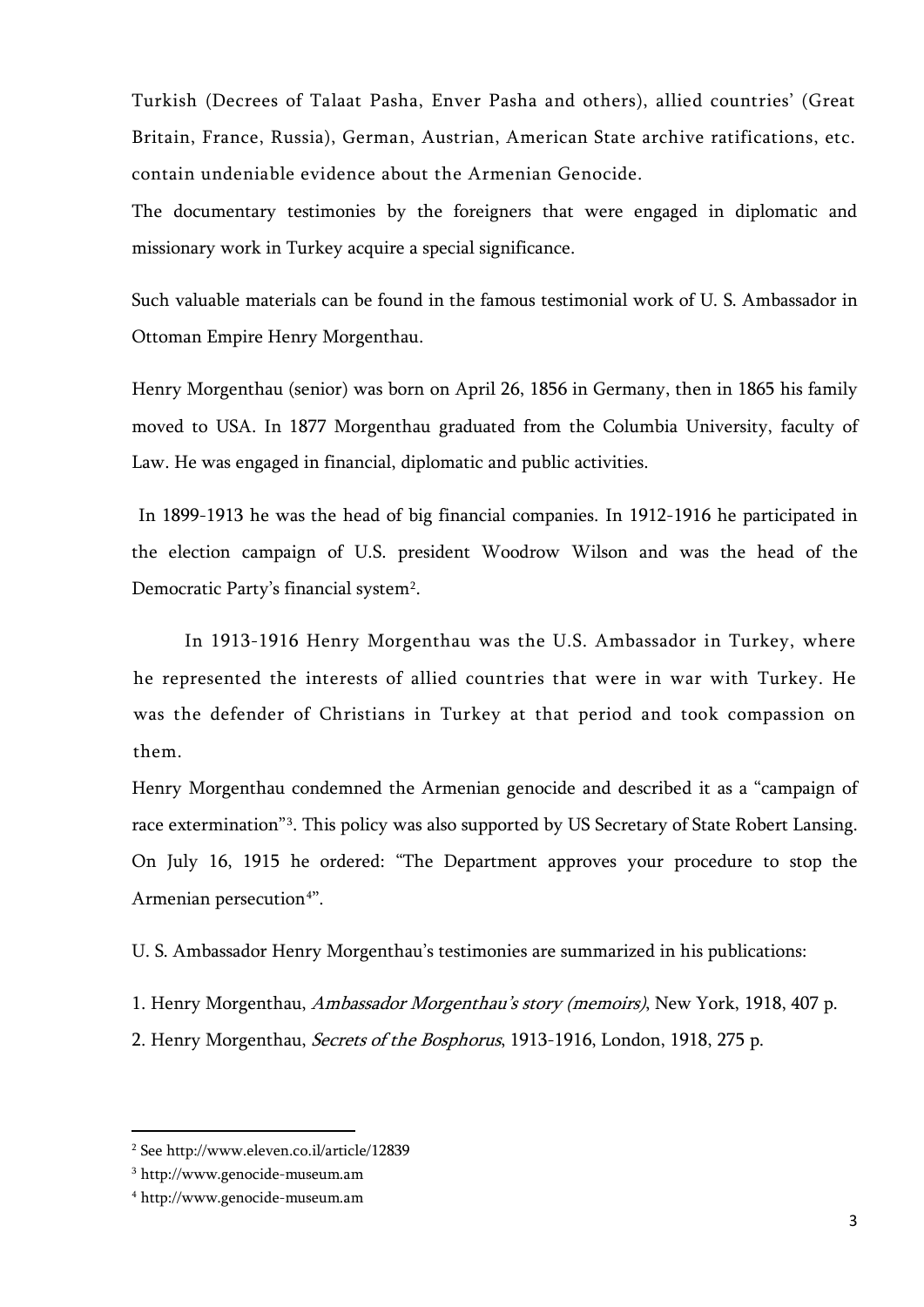Before analyzing Morgenthau's memoirs, it should be noted that there are numerous documents in archive ratifications that describe the Ottoman policy of extermination of Armenians.

On July 24, 1915 the American consul of Kharberd Leslie Davis wrote to Ambassador H. Morgenthau, "It has been no secret that the plan was to destroy the Armenian race as a race, but the methods used have been more cold-blooded and barbarous, if not more effective, than I had at first supposed….I do not believe there has ever been a massacre in the history of the world so general and thorough as that which is now being perpetrated in this region or that a more fiendish, diabolical scheme has ever been conceived by the mind of man… It would be that even if all the people had been allowed to perish on the road. As the greater part of them, however, have been actually murdered and as there is no doubt that this was done by order of the government, there can be no pretense that the measure is anything else but a general massacre <sup>[5](#page-2-0)</sup>". This document reveals the reality. Such documents are kept also in the archives of Austria, France, Germany, Great Britain, Russia, USA, Vatican, etc.

This is described in the resolution № 106, then in № 252 passed on March, 2010 of U.S. House of Representatives on Committee on Foreign Affairs. The 8<sup>th</sup> point of the resolution records that The United States National Archives hold extensive and thorough documentation on the Armenian genocide, especially in its holdings under Record Group 59 of the United States Department of State, files 867.00 and 867.40, which are open and widely available to the public and interested institutions<sup>6</sup>.

<<American Ambassador Mr. Henry Morgenthau's Memoirs and the Secrets of Armenian Genocide>> by Henry Morgenthau was translated into Armenian in 1919, in Constantinople, and was published in 1990, in Yerevan. The same book was published in Russian titled <<Трагедия армянского народа. История посла Моргентау". (Издательство "Центрполиграф", 2009г., 336 стр.[\)7](#page-3-0) >>. The book describes memoires of USA Ambassador Henry Morgenthau in Ottoman Empire about the genocide, severe murders, torture and

 $\overline{a}$ 

<span id="page-3-1"></span><span id="page-3-0"></span><sup>5</sup> [http://freebooks.do.am](http://freebooks.do.am/)

<sup>6</sup> [http://NEWS.am](http://news.am/) [http://www.genoside-museum.am](http://www.genoside-museum.am/)

<sup>7</sup> http://www.kniga.ru/books/313910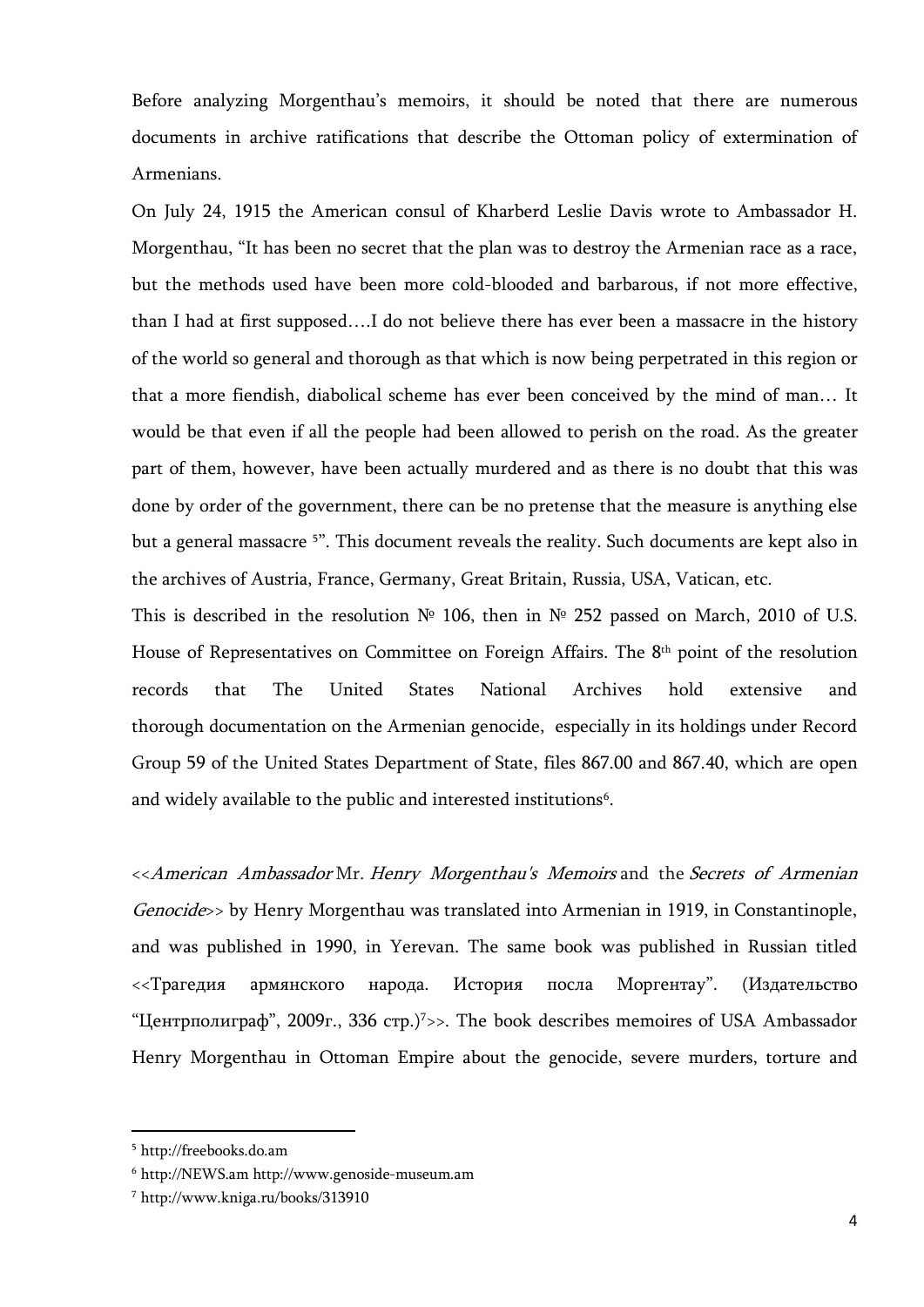deportation of the Armenians. Moreover, Morgenthau mentions that it was only the small part of what the Armenian people underwent.

The diplomat analyzed deeply the bloody events referring to the official sources and their analyses.

One of the main topics of the book refers to the genocide committed by Young Turks and the role of German imperialism during World War I.

In the 1-29 chapters of the book, studying German-Turkish policy, the diplomat reveals the intentions of the letters, shows the preparation process to the WW I, involvement of Turkey in war by German force, and reveals the nuances of their military-diplomatic policy.

In the 22nd chapter of the book he describes the retreat of the Navy of the countries of the Triple Entente from Dardanelles and the creation of the proper situation for the implementation of the Pan-Turkish program, the theoretical theses of which were the base of the governing party "Union and Progress".

This is how Morgenthau describes the life and policy of Turks: "Turk is a bully and a coward; he is brave as a lion when things are going his way, but cringing, abject, and nerveless when reverses are overwhelming him. And now that the fortunes of war were apparently favouring the empire, I began to see an entirely new Turk unfolding before my eyes"[8](#page-3-1) .

The 22<sup>nd</sup> chapter of Morgenthau's memoirs named "The Turks reverts to the ancestral type" reveals the sources of Turkish conquests, the creation of huge Turkish Empire and the role it played in the bloody destiny of people of conquered countries.

<sup>8</sup> http://www.scribd.com/doc/14191778/Ambassador-Morgenthaus-Story-1918

<span id="page-4-0"></span>http://manybooks.net/pages/morgenthauhother09ambassador\_morgenthaus\_story/

Ambassador Morgenthau's Story, by Henry Morgenthau, Garden City New York, Doubleday, Page & Company, 1918, p.134.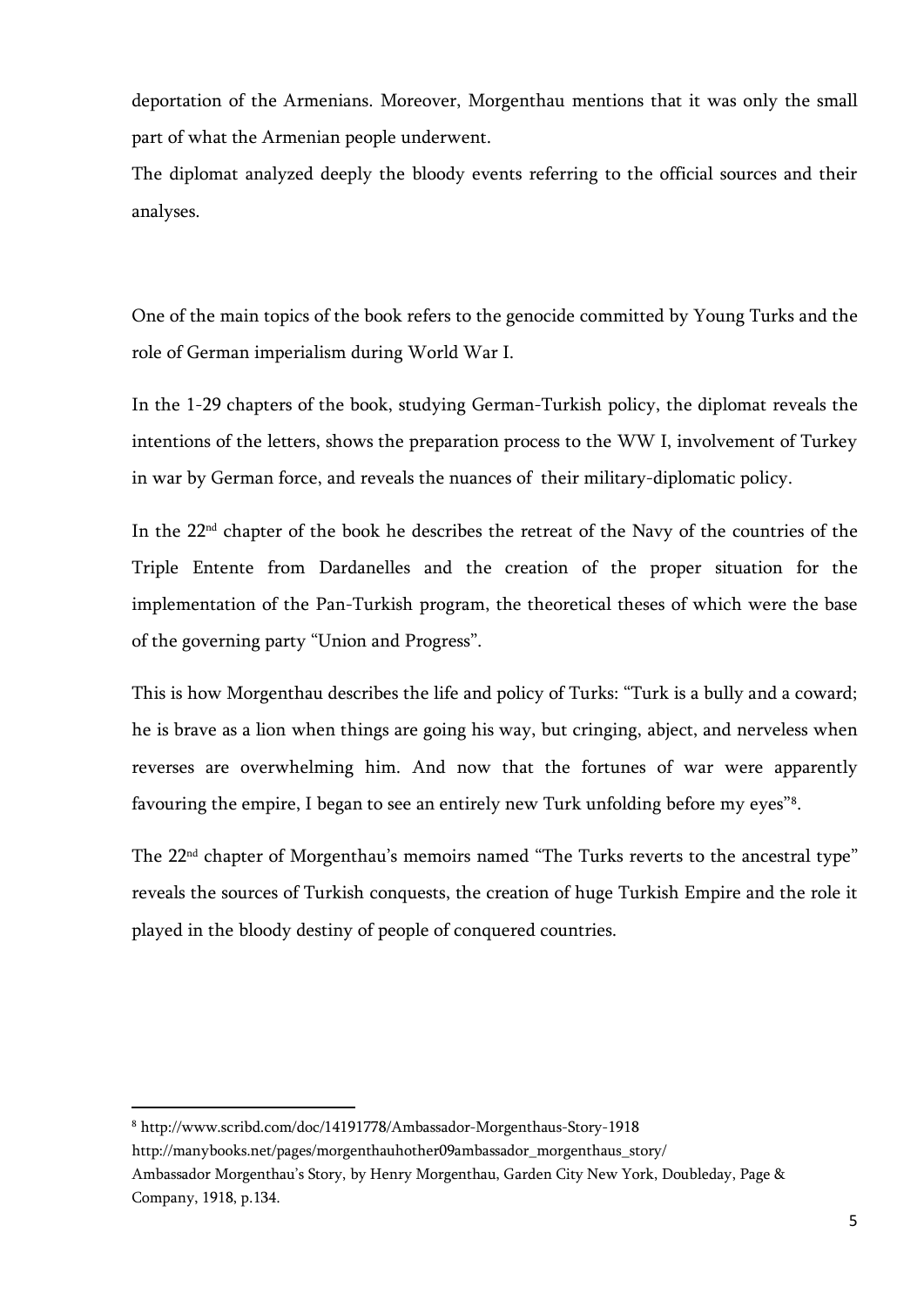Morgenthau is of opinion that Turk has only one genetic feature, that is the qualities in military affairs. "They had no alphabet and no art of writing; no books, no poets, no art, and no architecture; they built no cities."[9](#page-4-0)

The author states that Turks treated the subject peoples as "dirt under their feet".

The concepts of  $\langle$ -liberty>>,  $\langle$ -equality>>,  $\langle$ -constitutionalism>> were replaced by <<Panturanism>> after the revolution of Young Turks in Turkey[10](#page-5-0).



Map of the Ottoman Empire at the beginning of the 20<sup>th</sup> century

According to Morgenthau, after the loss of many territories of Ottoman Empire the Armenians were the only national organized unit there. <<Bordering on Russia, there were six provinces in which the Armenians formed the largest element in the population $>11$  $>11$ .

According to the author from the time of Herodotus this portion of Asia has borne the name of Armenia. The Armenians inhabited this territory three thousand years ago. Morgenthau assures that Armenia, which was under the dictatorship of the Turks, was the tortured

 $\overline{a}$ 

<span id="page-5-0"></span><sup>9</sup> Ibid

<sup>10</sup> Ibid, p.136

<sup>&</sup>lt;sup>11</sup> Ambassador Morgenthau's Story, by Henry Morgenthau, p.138: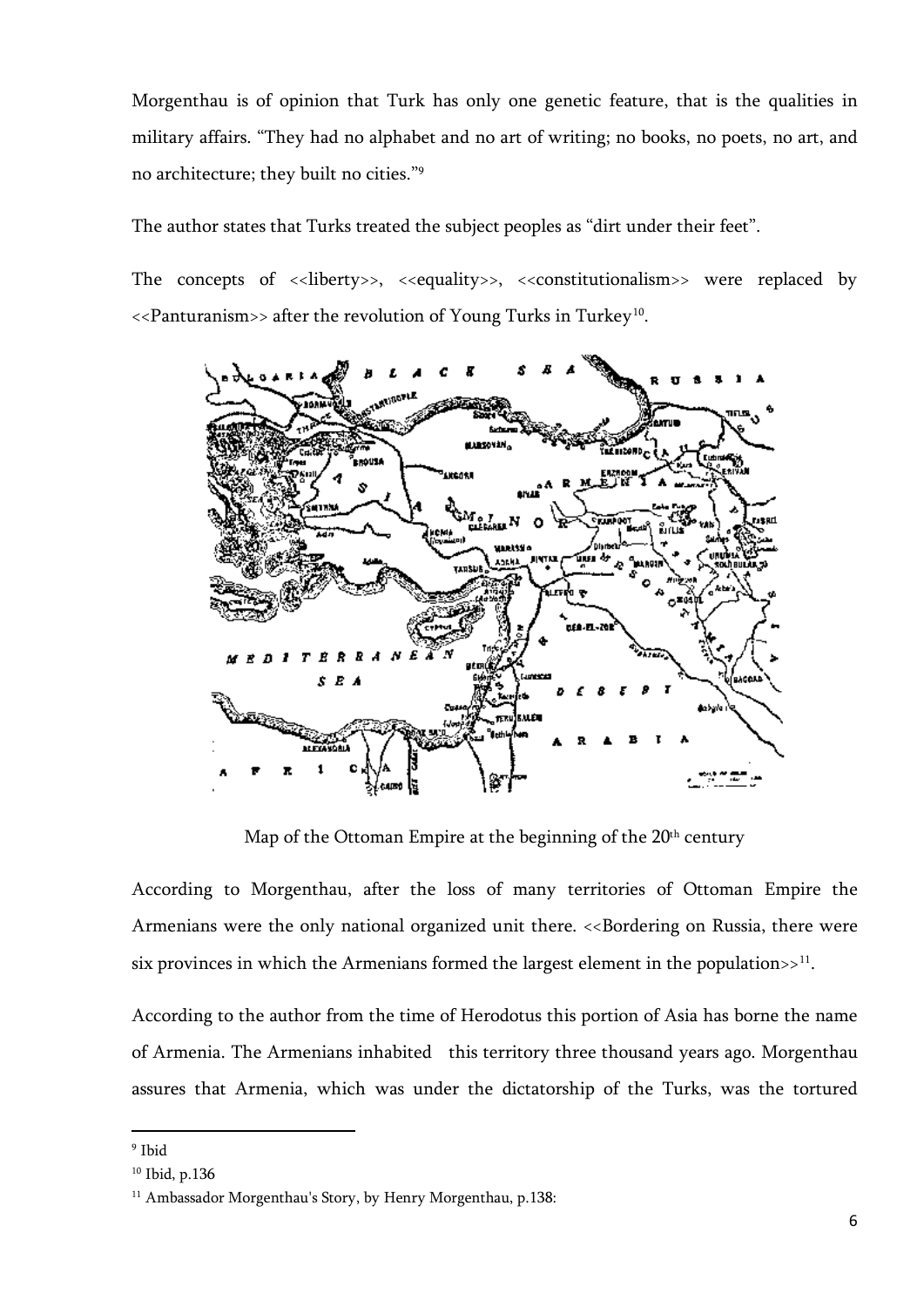homeland of the Armenians and the proofs of it were the cuneiform inscriptions of the largest Armenian city of Van.

The ambassador assures that the Armenians were the most civilized nation in the Eastern part of the Ottoman Empire, who adopted Christianity as a state religion in the fourth century; therefore Armenian Christian church was the most ancient one in existence<sup>12</sup>.

Morgenthau emphasizes the fact, that the Armenians have regarded themselves as Europeans, they speak an Indo-European language, their racial origin is believed by scholars to be Aryan.



A characteristic view of the Armenian country

According to Morgenthau Abdul-Hamid decided to <<<leanse>> the country from Armenians in order to << get rid>> of the Armenian Issue. The Ambassador testifies that Turkish policy of extermination of the Armenians was planned by the Turkish state. << The physical destruction of 2,000,000 men, women, and children by massacres, organized and directed by the state, seemed to be the one sure way of forestalling the further disruption of the Turkish Empire>>[13:](#page-6-0)

 $\overline{a}$ 

<span id="page-6-0"></span><sup>12</sup> Ibid, p. 138

<span id="page-6-1"></span><sup>&</sup>lt;sup>13</sup> Ambassador Morgenthau's Story, by Henry Morgenthau, p.138:

<sup>\*</sup> In reality, during these years over 300.000 Armenians were slaughtered in Turkey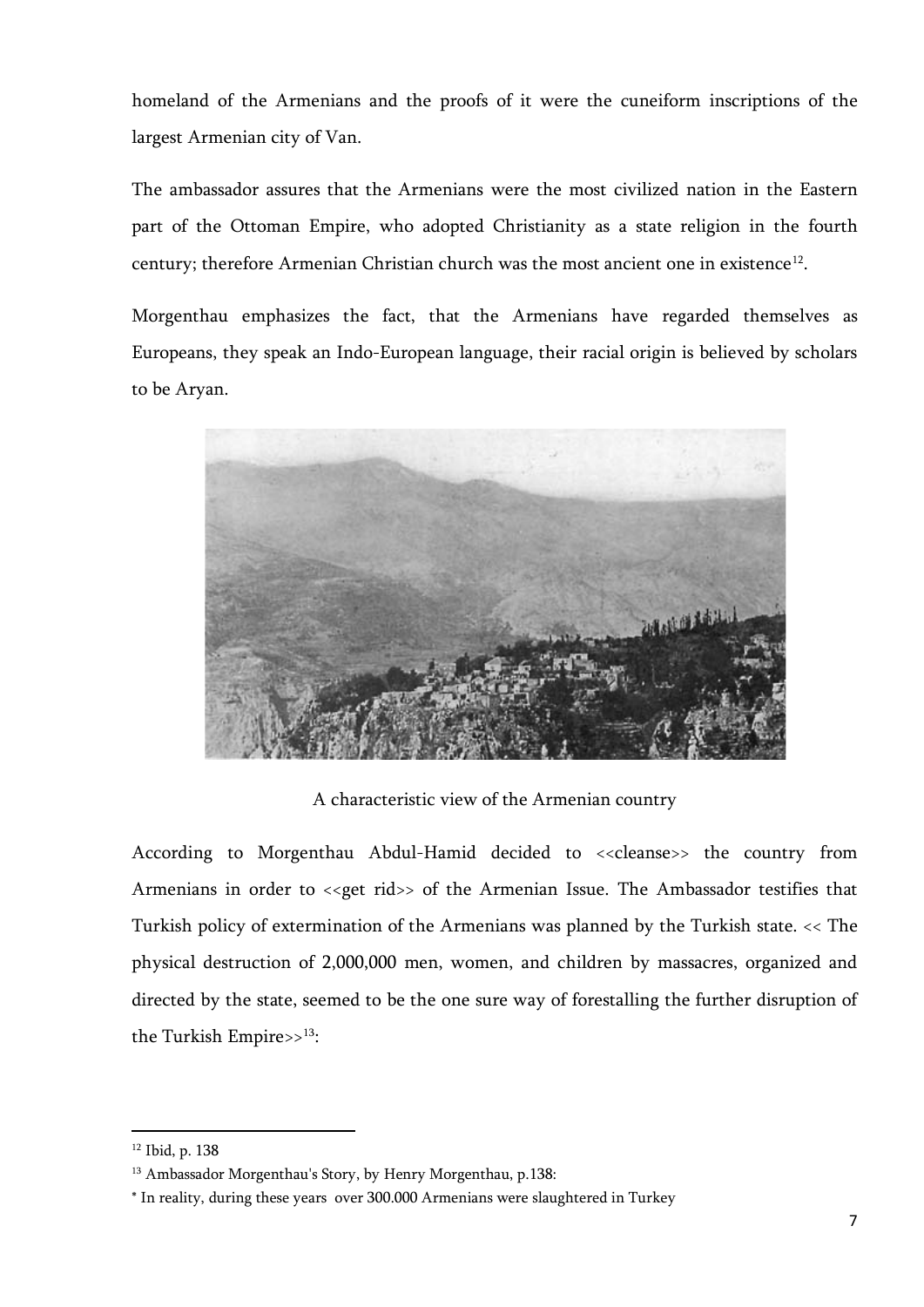According to the Ambassador during 1895-96 over 200.000 Armenians became the victims of Abdul Hamid's slaughter policy\*. The Ambassador mentions through all those years the existence of the Armenians was a nightmare. Their property was stolen, their women and young girls were kidnapped and forced to live in Turkish harems. The massacres of Adana are considered to be the continuation of this policy during which 35.000 people were killed. Other sides of Turkish slaughter policy were revealed in the book as well.

In the last part of the chapter the author speaks about the role of German policy in these events, the policy, which supported the Turks to make Armenia "their homeland". Abdul Hamid's Armenian massacres were succeeded by new persecutions against Armenians. Being on the threshold of European war (here he means World War I) almost every day the Armenians were persecuted.

Just a few months after revolution the Young Turks continued to implement ideas of Abdul Hamid and more cruel massacres were held in Adana, where more than 35.000 people were murdered.[14](#page-6-1)

In 1890-s the Turkish government was supported by Imperial Germany. In 1898 Emperor Wilhelm II arrived in Constantinople and encouraged Hamidian slaughter policy. World War I gave an opportunity << to make Turkey exclusively the country of the Turks>> [15](#page-7-0).



Fishing village on Lake Van. In this district about 55,000 Armenians were massacred.

<span id="page-7-0"></span><sup>&</sup>lt;sup>14</sup> Ambassador Morgenthau's Story, by Henry Morgenthau, p.138:

<span id="page-7-1"></span><sup>15</sup> Ibid, p. 139: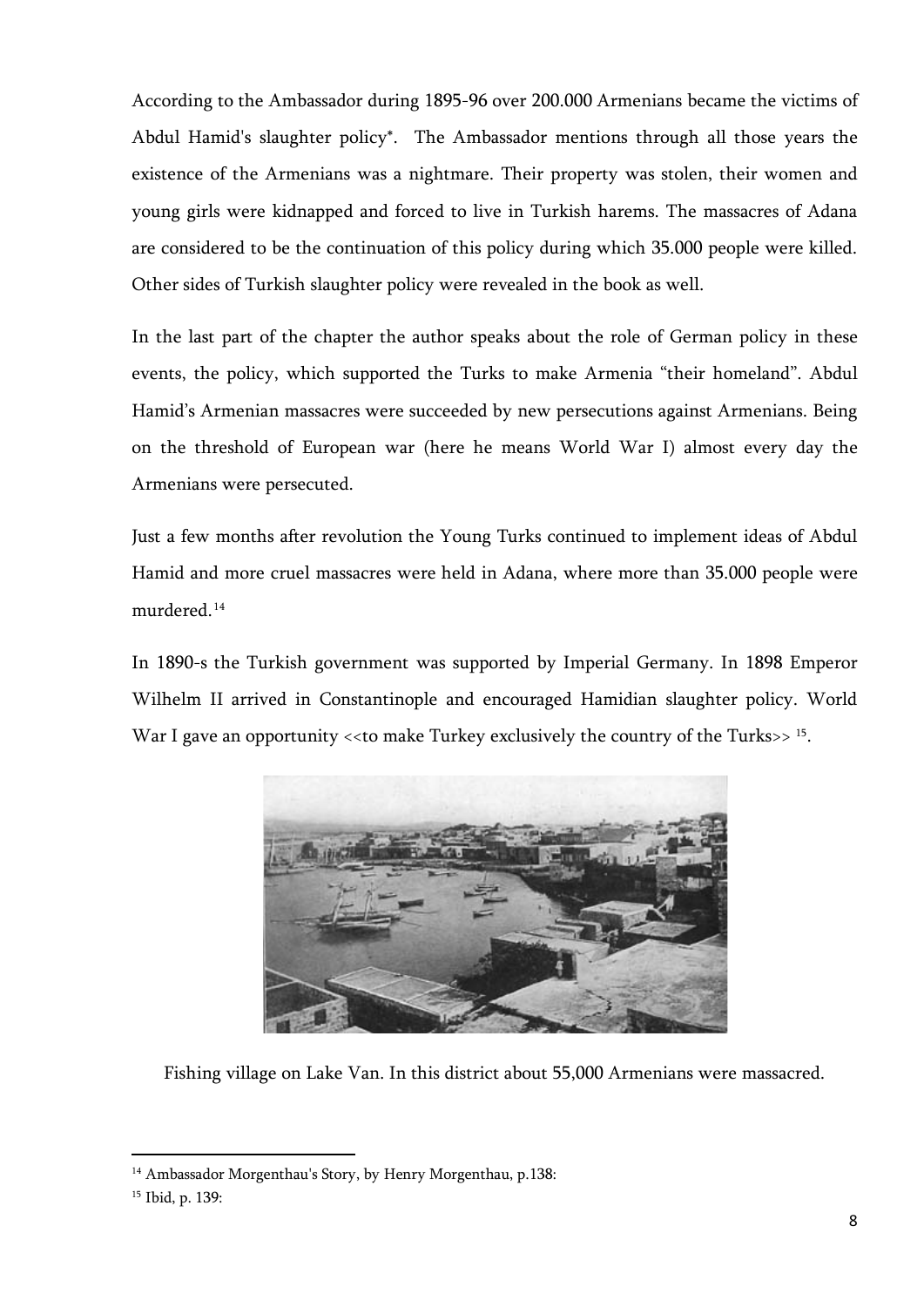Ambassador Morgenthau sent many letters to his state and presented the horrific atrocities during the <<campaign of race extermination>> against Armenians. [16](#page-7-1)

Here is one of them.

Secretary of State, Washington. 858, July 16, 1 p m. confidential: Have you received my peportation of and excesses against 841? peaceful Armenians is increasing and from harrowing reports of eye witnesses it appears that a campaign of race extermination is in progress<sup>5</sup> under a pretext of reprisal against rebellion. Protests as well as threats are unavailing and probably incite the Ottoman government to more drastic measures as they are determined to disclaim responsibility for their absolute disregard of capitulations and I believe nothing short of actual force which obviously United States are not in a position to exert would adequately meet the situation. / Suggest you inform belligerent nations and mission boards of this. AMERICAN AMBASSADOR, Constantinople

In the 23rd chapter of the book called <<The Revolution at Van>>, Morgenthau represents the extermination of Armenians in Van province by Turkish army after the retreat of Russian troops.

<span id="page-8-0"></span><sup>16</sup> <http://en.wikipedia.org/wiki/File:AmbassadorMorgenthautelegram.jpg>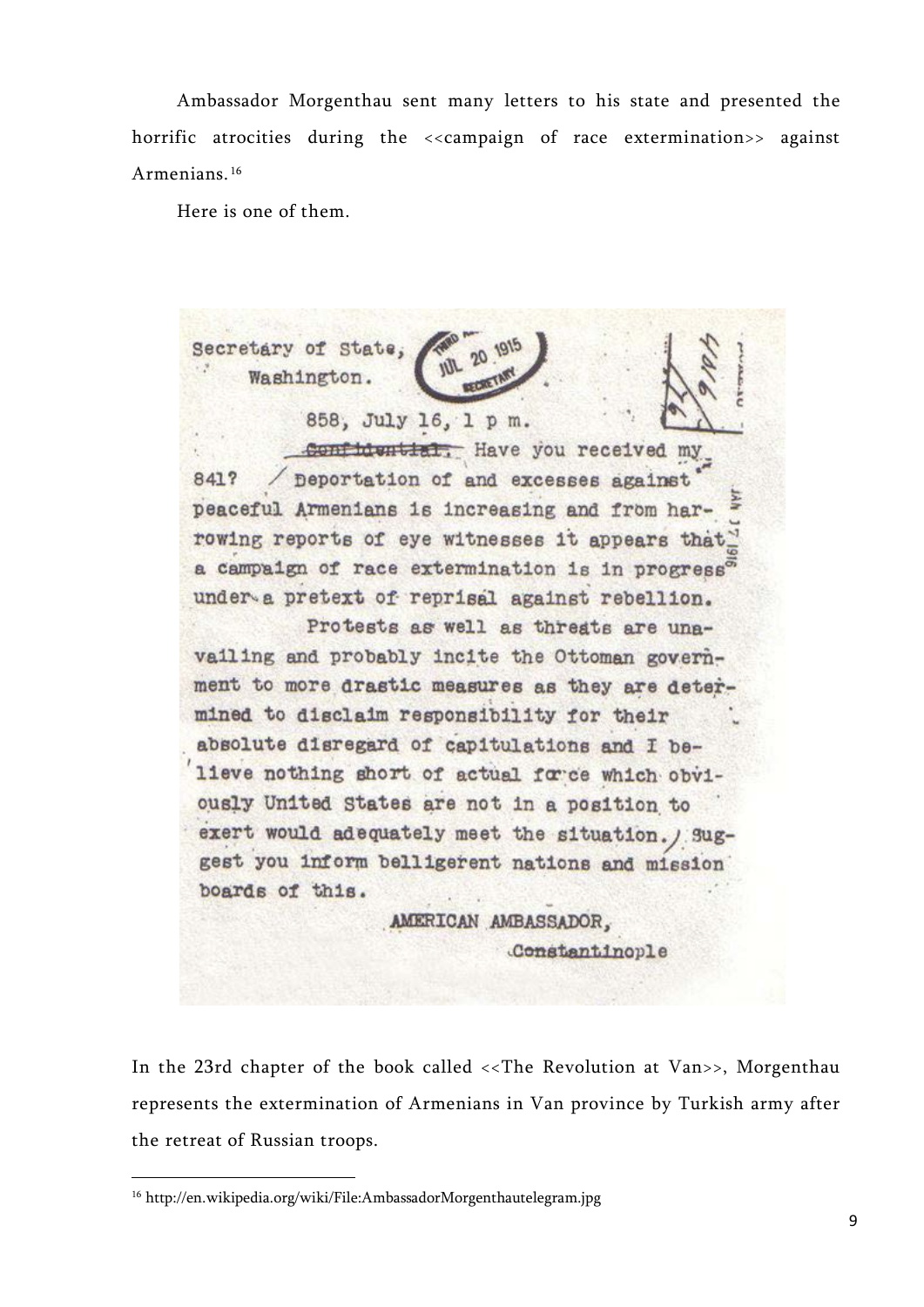The populations of Armenian villages of Van were subjected to horrible massacre. Armenian beautiful women were kidnapped by Muslims. Four days Armenian villages were subjected to massacre and plunder.



Refugees at Van crowding around a public oven, hoping to get bread. These people were torn from their homes almost without warning, and started toward the desert. Thousands of children and women as well as men died.

This how Morgenthau represents murder of Armenian young people <<On April 15th, about 500 young Armenian men of Akantz were mustered to hear an order of the Sultan; at sunset they were marched outside the town and every man shot in cold blood. This procedure was repeated in about eighty Armenian villages in the district north of Lake Van, and in three days 24,000 Armenians were murdered in this atrocious fashion. $>17$ .

In the memoir actions of extermination of the Armenians in Van by Djevdet Bey's are introduced in details. The author admires self-defense of the Armenians, the entrance of Russian troops to Van after 5 weeks of fighting and the flight of Turks.

<sup>&</sup>lt;sup>17</sup> Ambassador Morgenthau's Story, by Henry Morgenthau, p.141:

<span id="page-9-0"></span><http://net.lib.byu.edu/~rdh7/wwi/comment/morgenthau/MorgenTC.htm>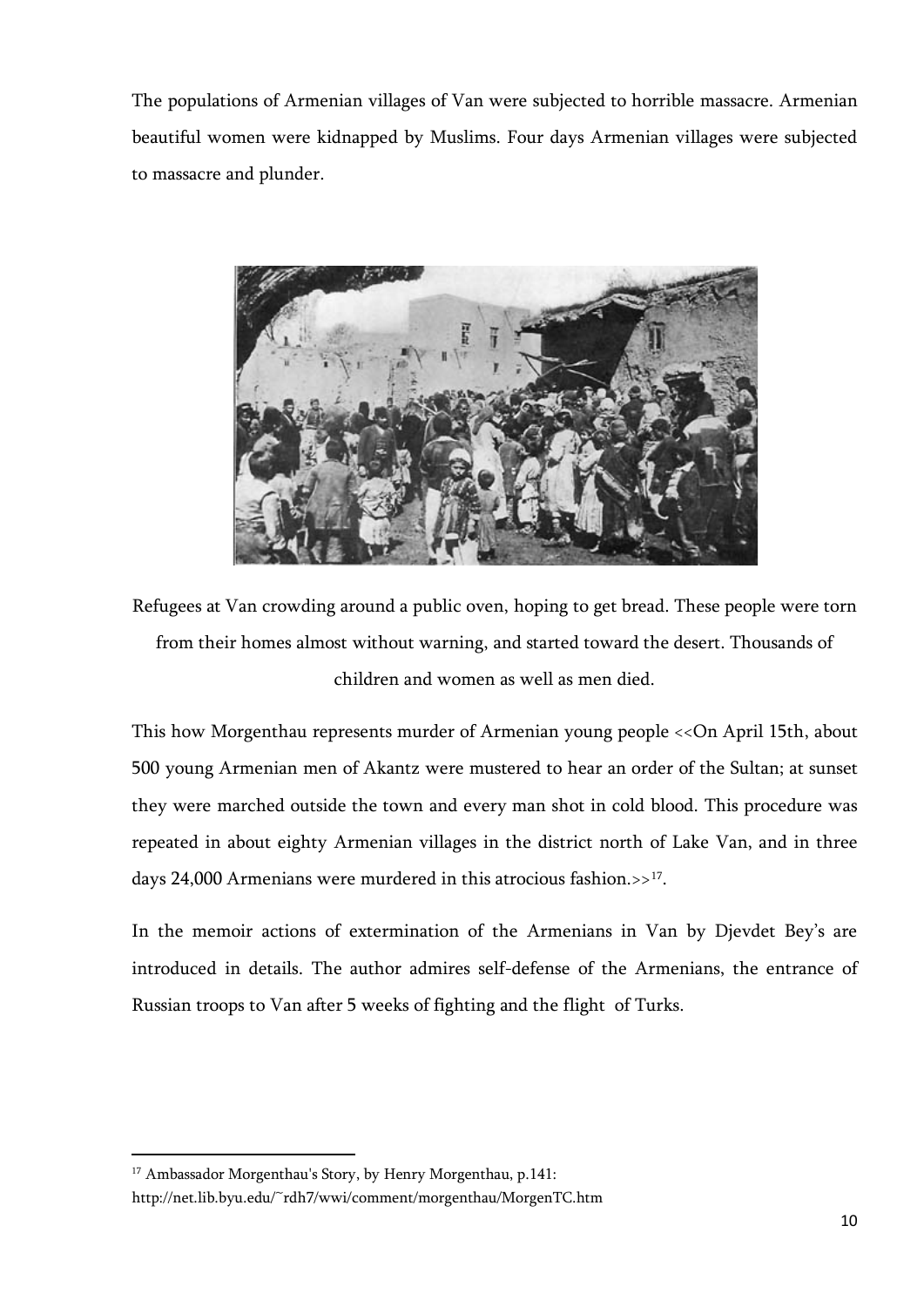The testimony of American missioner doctor Ussher (American medical missioner) is horrific: <<When the Russians began to collect the bodies of Armenians who had been murdered in the province, with the result that 55,000 bodies were burned >>.<sup>[18](#page-9-0)</sup>

Ambassador Morgenthau's description of the villainy against Armenians in the 24th chapter of his memoir is thrilling.

While describing in details the policy of the Ottoman Empire concerning Christians, he notes that Armenian young conscripts were disarmed and were used as manpower.

They were taken out of the city 50-100 people in each group and were slaughtered in deserts. Morgenthau's memories of Armenian's slaughter are numerous; therefore the author refuses to describe some of them. He writes about governor of Van Djevdet Bey << horseshoer of Bashkale>> for nailing horseshoes to the feet of Armenian victims.



Dead bodies of the slaughtered Armenians on the way of deportation

<span id="page-10-0"></span>Morgenthau mentions that the government of Ottoman Empire proclaimed its intention to <<transfer>> more than 2.000.000 Armenians from different parts of the Empire to deserts. The fact that the intention of the government was not the

<sup>18</sup> Ibid, p. 142.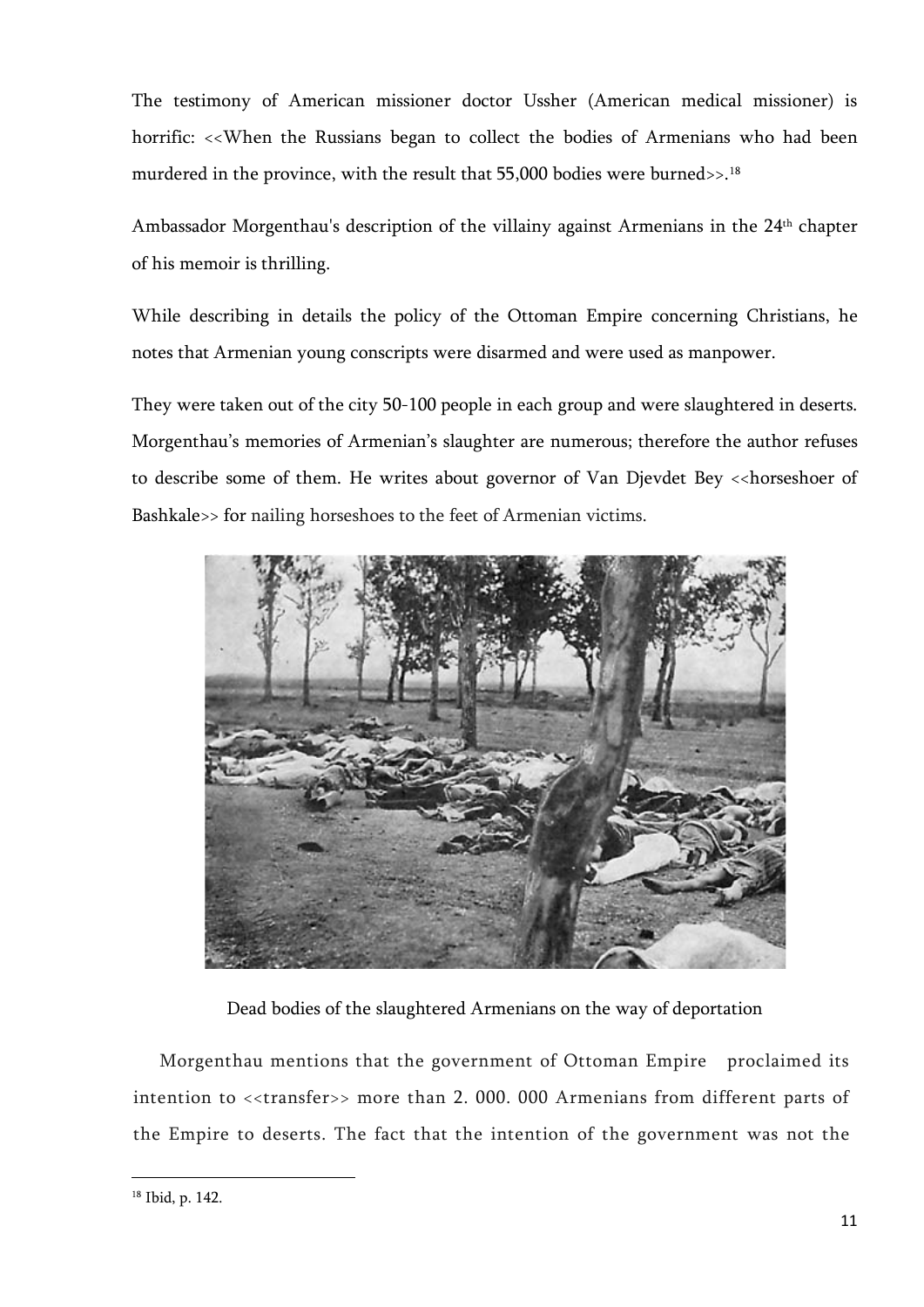deportation but the death verdict of a whole race was described and interpreted. [19](#page-10-0) Many pages of the book describe in details horrific scenes of the deportation of the Armenians: << Village after village and town after town was evacuated of its Armenian population in the conditions mentioned above. According to the verified data during these six months about 1,200,000 people started on this journey to the Syrian desert>> [20.](#page-11-0)



A relic of the Armenian massacres at Erzingan

The real intentions of the Turkish government were reflected in the following lines <<It is absurd for the Turkish Government to assert that it ever seriously intended to "deport the Armenians to new homes"; the treatment which was given the convoys clearly shows that extermination was the real purpose of Enver and Talaat>> $21$ .

Morgenthau represents in details Talaat's and Enver's villainous policy towards the genocide of Armenians in the 25th and 27th chapters of his book.

<span id="page-11-0"></span><sup>&</sup>lt;sup>19</sup> Ambassador Morgenthau's Story, by Henry Morgenthau, p.138.

<http://net.lib.byu.edu/~rdh7/wwi/comment/morgenthau/MorgenTC.htm> <sup>20</sup> Ibid, p. 149.

<sup>21</sup> Ambassador Morgenthau's Story, by Henry Morgenthau, p.150.

<http://net.lib.byu.edu/~rdh7/wwi/comment/morgenthau/MorgenTC.htm>